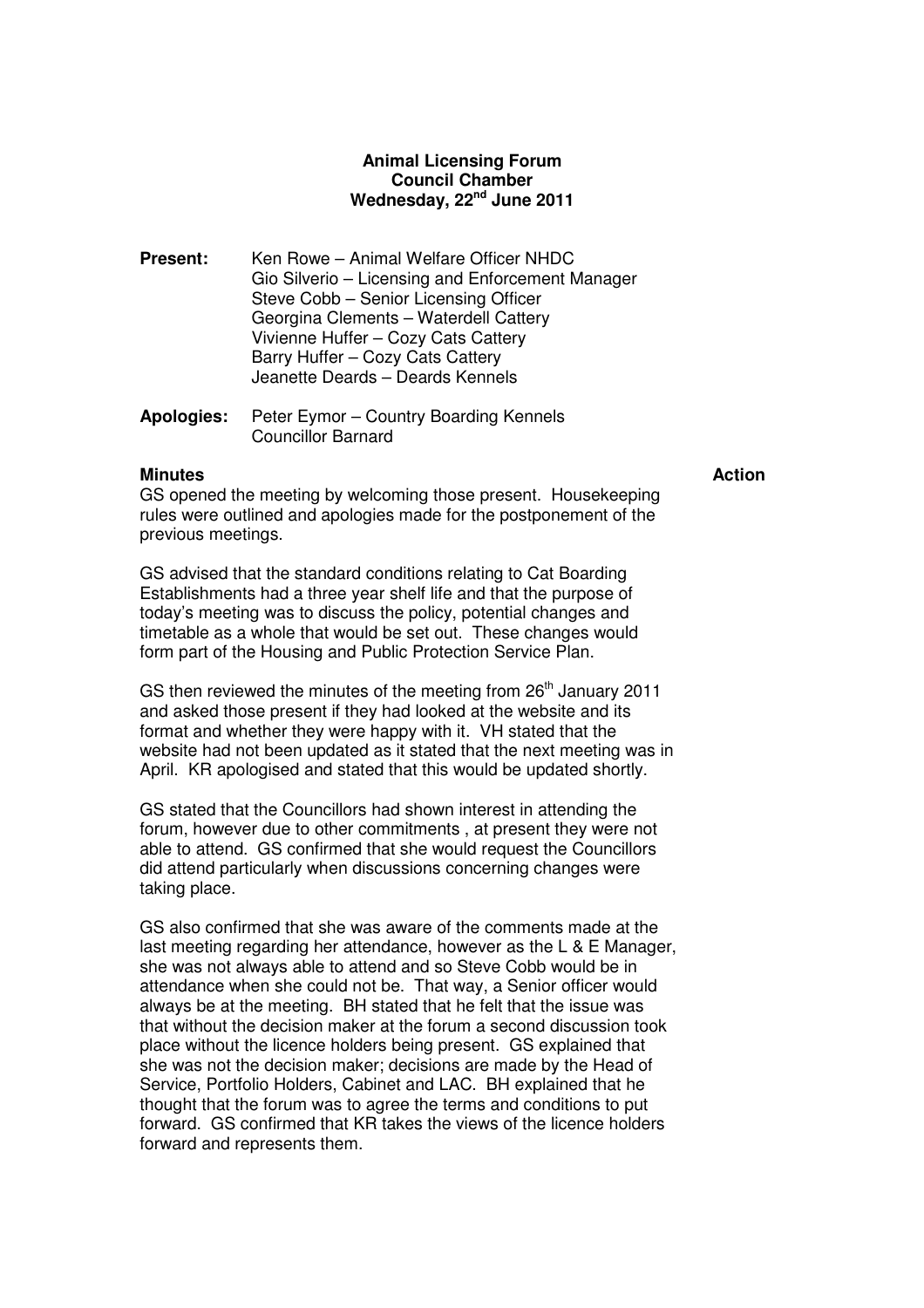BH stated that there were no rules at present as these were to be formulated within the forum so he felt that no rules exist. GS explained that the Cabinet had adopted the Animal Licensing Policy with the opt out existing for licence holders with further exemptions regarding the sale of businesses.

SC explained that the purpose of the forum was to feedback concerns, as licence holders felt the rules were impracticable and to feedback any problems. Elected members (volunteers) then feedback any suggestions/changes that they feel need to be made and this is all put out to Consultation through LAC/Cabinet or Head of Service if minor. GS and SC are of an advisory capacity within the forum.

GC stated that she felt the previous minutes for  $29<sup>th</sup>$  Sept 2010 were incorrect. BH and GC confirmed that they were consulting/collating with the other catteries and submitting their views. GC confirmed that they had not consulted with the Firs, Preston Hills or Roger and Ken at Little Wymondley. However these were either already working to the standards or were at half capacity. GS confirmed that they would still need to be part of the consultation.

GS confirmed that the minutes of today would also correct the previous meetings minutes and these were to be checked with KR.

GS confirmed that the Animal Licensing Policy document was adopted in January 2010 and took effect  $1<sup>st</sup>$  April 2010 and it therefore expires on 31<sup>st</sup> March 2013. GS explained that the document as a whole will be circulated to the trade and forum members to see if there are any issues/amendments required between January – March 2012. In April the timetable will be set out to adopt/amend the policy and this will set out the stages including the committees – LAC and Cabinet. It will need to go to these as it is a local policy. Any minor changes that take place have to be agreed by the Portfolio holder and the Head of Service and these will be on the document. If the changes are not agreed prior, then they will be included in the consultation period. Review of the policy will be consulted for 12 weeks even if there are no changes, as the policy will need to be adopted again and this is part of the review process. It would be possible to extend the shelf life to 5 years and we will look at doing this. It was agreed that this was a good idea as the policy has just bedded in and it is then having to be discussed again. The proposed timetable for 2012 is dictated by committee meetings and is usually a formal consult in April-June, LAC – September and Cabinet – November.

#### **Standard Conditions re Cat Boarding Establishments**

KR to collate and report back on feedback and areas identified where minor changes can be made. The reasons for the changes will be required. BH pointed out that the EH guidelines are from 1995 and that no changes had been made and they were not practical. This is why the changes are required. GC confirmed that she felt that by making these changes it would benefit the cats. KR confirmed that the LA had varied slightly to make them more practical and workable.

**KR**